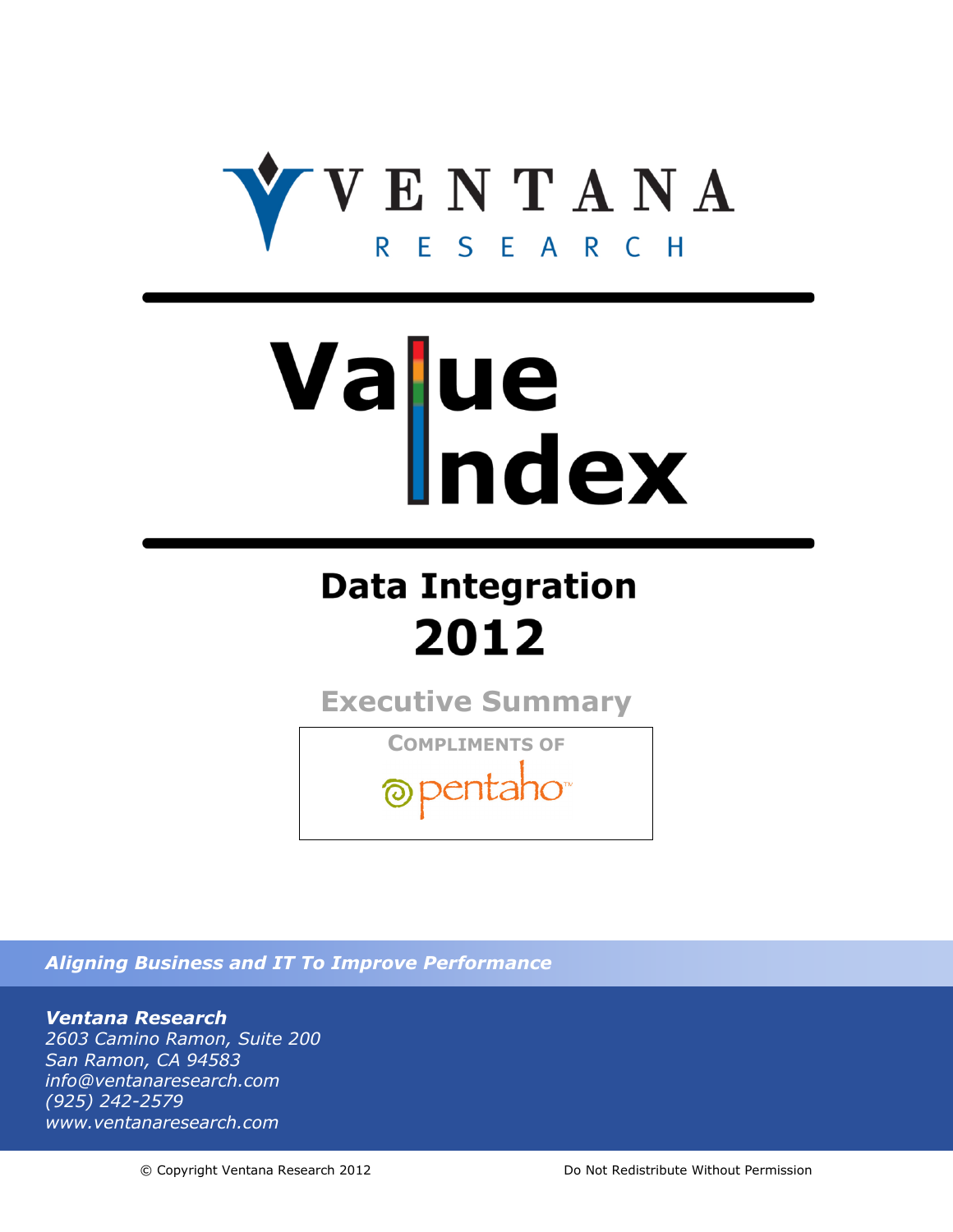

San Ramon, California September 2012

Ventana Research performed this research and analysis independently. Our goals were to determine the Value Index for Data Integration and to evaluate vendors and products in accordance with the Ventana Research data integration blueprint and specific operational and performance activities and processes. We charged no fees for this research and invited to participate all vendors that provide data integration software. This report includes vendors and products generally available as of May 2012.

Our purpose in conducting this research was to evaluate the maturity of software vendors and products and their appropriateness for the methodology and processes of data integration. This research and report are not intended to imply that one vendor or product is the right choice for any particular organization. Rather, they provide a baseline of knowledge that organizations can use to evaluate vendors and products to manage and improve data integration by aligning business and IT. Unlike IT analyst firm reports that use subjective influences to score vendors, our research is based on thorough analysis of customer assurance and product categories that best represent how an organization should evaluate its technology supplier.

We certify that Ventana Research performed the research to the best of our ability; that the analysis is a faithful representation of our knowledge of vendors and products; and that the analysis and scoring are our own.

Ventann Reseach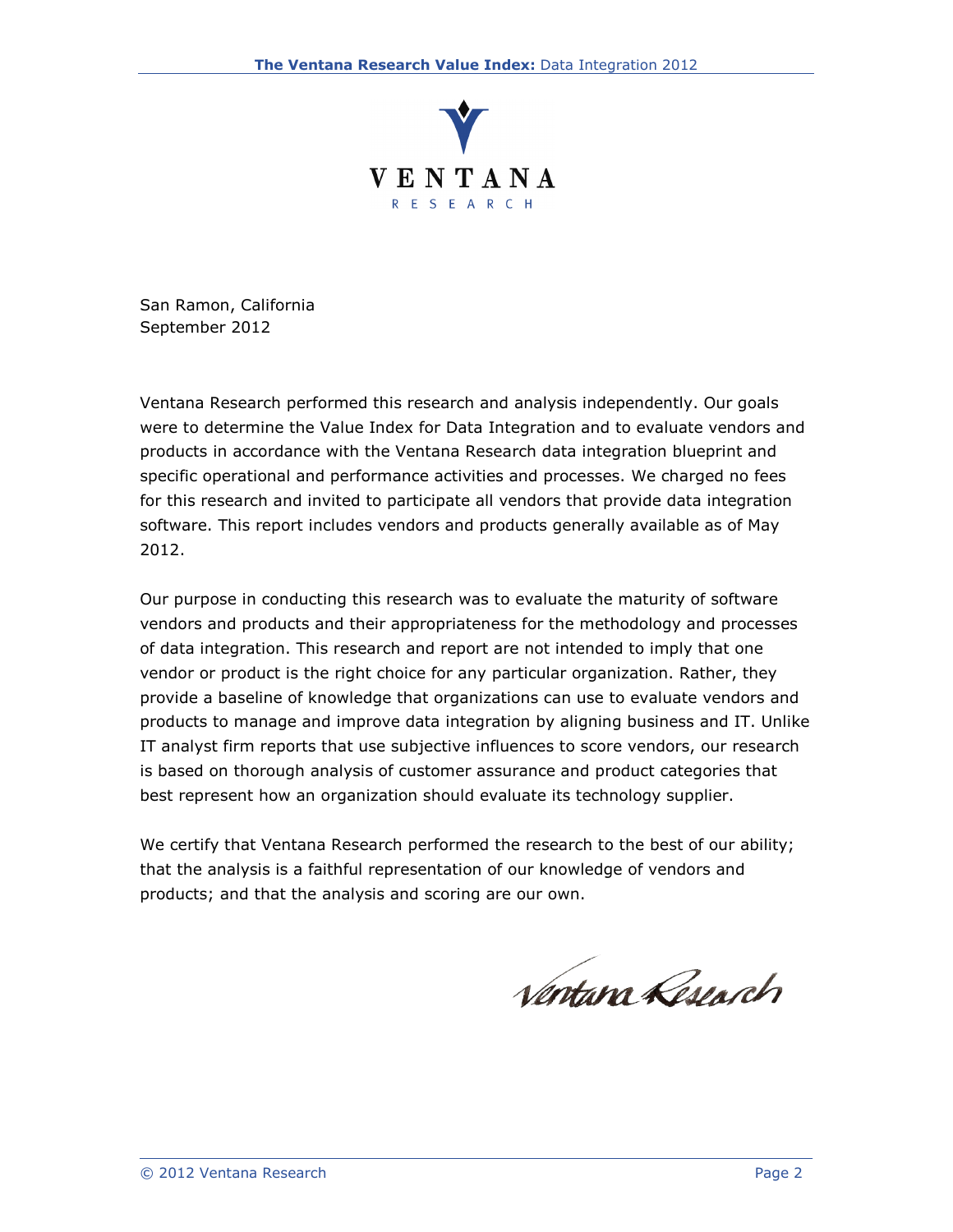#### **Data Integration**

Ventana Research defines data integration as the use of information technology to automate the sourcing and transformation of data from any source into consistent information and its integration to enable efficient organizational use. Although organizations strive to be more efficient in business processes, many have not put in place automated processes that make it possible to manage data in a timely manner. However, being able to cope with the intensity of competitive pressures today requires that data, whatever its form, be integrated for immediate use across the organization and with customers and partners.

Effectively managing the integration of data is essential not only to ensure efficiency in business processes but also to help improve outcomes no matter how datadependent they are. Ventana Research has conducted benchmark research on both business analytics and information management; we used the findings of this research to shape this Value Index assessment. This approach – using research to focus assessments of vendors and their products and thereby guide adoption and deployment decisions in areas such as data integration – is unique, blending our firm's experience, research and comprehensive vendor and product framework to produce the only reliable research-based approach available to help organizations determine what technology they need and which products to consider.

This approach is essential; to improve the maturity of your organization in its people, process, information and technology dimensions, it is critical to select the right vendor and product. Many need to improve in this regard: Our research analysis placed only about one in six organizations (16%) at the highest Innovative level of

maturity in the field of information management, which depends on data integration. But a caution is appropriate here: Technology improvements alone are not enough to improve maturity. Doing so requires applying a balanced set of skills in people that can improve processes and harvest the information from the organization's data. The research consistently finds that such improvements are not only necessary but desired, as only 2 percent of participants said that improvement

**Conventional structured data grew more than 30 percent in the last year in 17 percent of organizations and grew 10 to 30 percent in twothirds of them.**

to their information processes is not necessary and only 10 percent are very satisfied with how they handle data integration.

The goal of data integration is to make available through any channel consistent, high-quality and timely data from any source. Getting this right is not easy: Multiple instances of data – in effect, from the enterprise view, multiple versions of the truth – spread across too many applications and systems are impediments for nearly twothirds of organizations. This is exacerbated by the growing volume of data sources; more than half (57%) of organizations currently integrate six or more sources. Over the next 12 months, the information management research suggests, this figure will reach 68 percent and the number of organizations with more than 20 data sources will increase from 24 percent to 37 percent.

Volumes of data continue to grow as well. Conventional structured data of the kind found in transaction systems grew more than 30 percent in the last year in 17 percent of organizations and grew 10 to 30 percent in two-thirds of them. And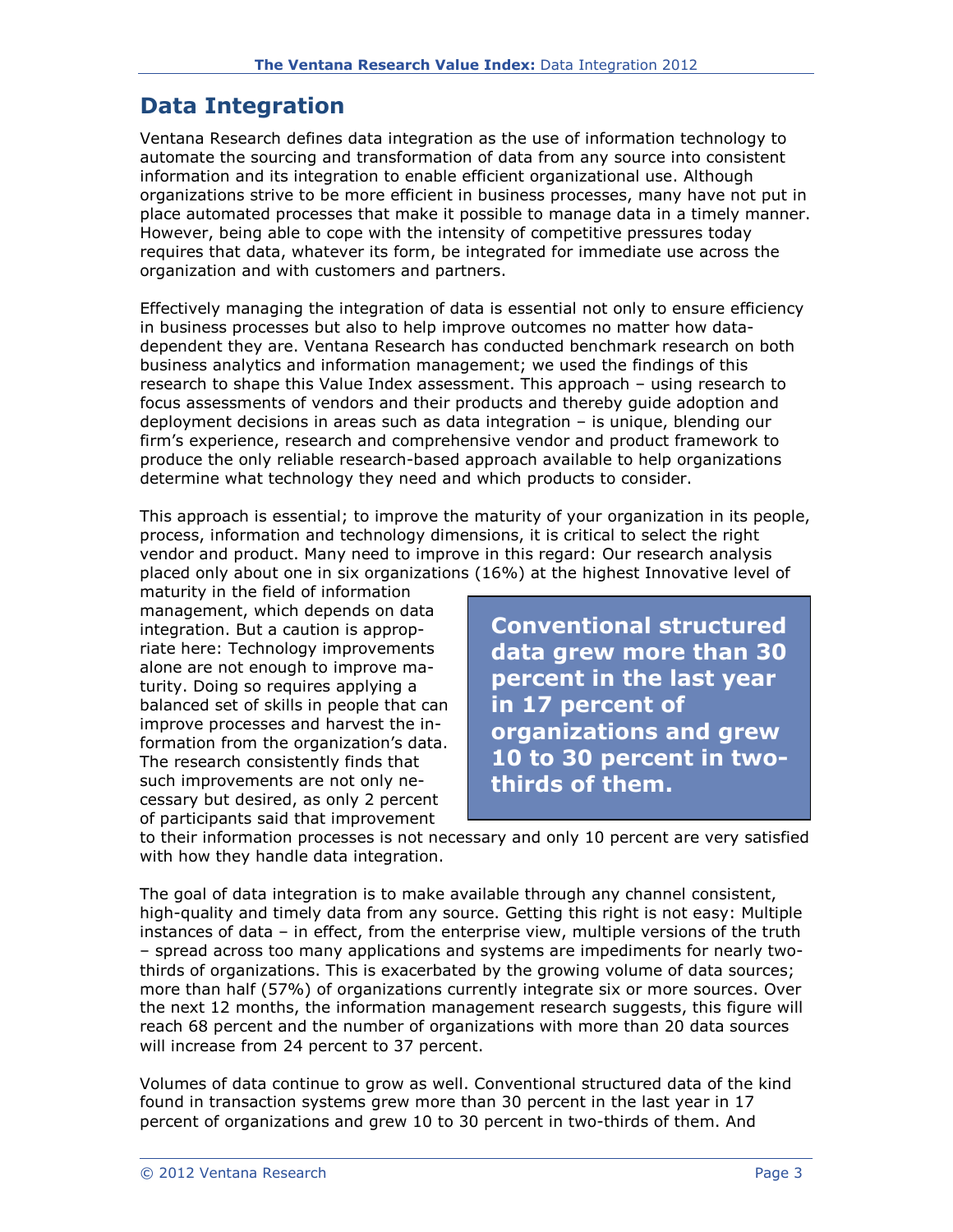organizations increasingly must address the velocity of incoming data and integrate it more frequently than in the past as they strive to maintain competitive positioning by making decisions based on the most current data. Two-thirds of research participants integrate most of their data daily or more often, and almost one-third (31%) integrate their data hourly or more often. Executives are particularly aware of this pressure: 47 percent said their organization integrates data at least hourly.

The research finds that data integration is a critical part of the information management strategy in 55 percent of organizations. Yet in the last two years only 15 percent have completed a formal data integration improvement initiative.

Dedicated software for data integration can automate much of this work. Properly deployed, such a tool can save significant time and resources in producing data that is consistent, timely and of high quality. Automation also can save people time in data preparation; more than two-thirds of the organizations participating in our research reported that they spend more time on preparing the data than on productive analysis.

Data integration must be part of an overall information management strategy that also includes data quality, master data management, data governance and data virtualization. Many organizations (42%) said that existing barriers to effective information management will force them to undertake improvements, particularly where they must address such organizational issues as globalization and mergers or acquisitions.

This research underscores the importance of having a reliable guide such as our Value Index for Data Integration. Relying on this research and our years of bench-

**The Value Index can be used to evaluate existing suppliers and also provides evaluation criteria for new projects; applying it thus can shorten the RFP cycle time.**

marking, we have developed a blueprint designed to guide organizations to improve information management and the use of data integration. Using this approach enables companies to more effectively align their activities and processes. We will regularly update this Value Index to enable companies to evaluate technology for managing data effectively.

The Value Index for Data Integration uses the Ventana Research

methodology, a framework that evaluates application vendors and their products in seven categories of requirements. Five are product-related, assessing usability, manageability, reliability, capability and adaptability, while two quantify the customer assurance issues of vendor validation and total cost of ownership and return on investment (TCO/ROI).

This Value Index report evaluates the following vendors that offer products that address key elements of data integration as we define it: Attunity, IBM, Informatica, Information Builders, Microsoft, Oracle, Pentaho, Pervasive, SAP, SAS, SnapLogic, Syncsort and Talend.

We urge organizations to do a thorough job of evaluating data integration systems and tools and offer this Value Index as both the results of our in-depth analysis of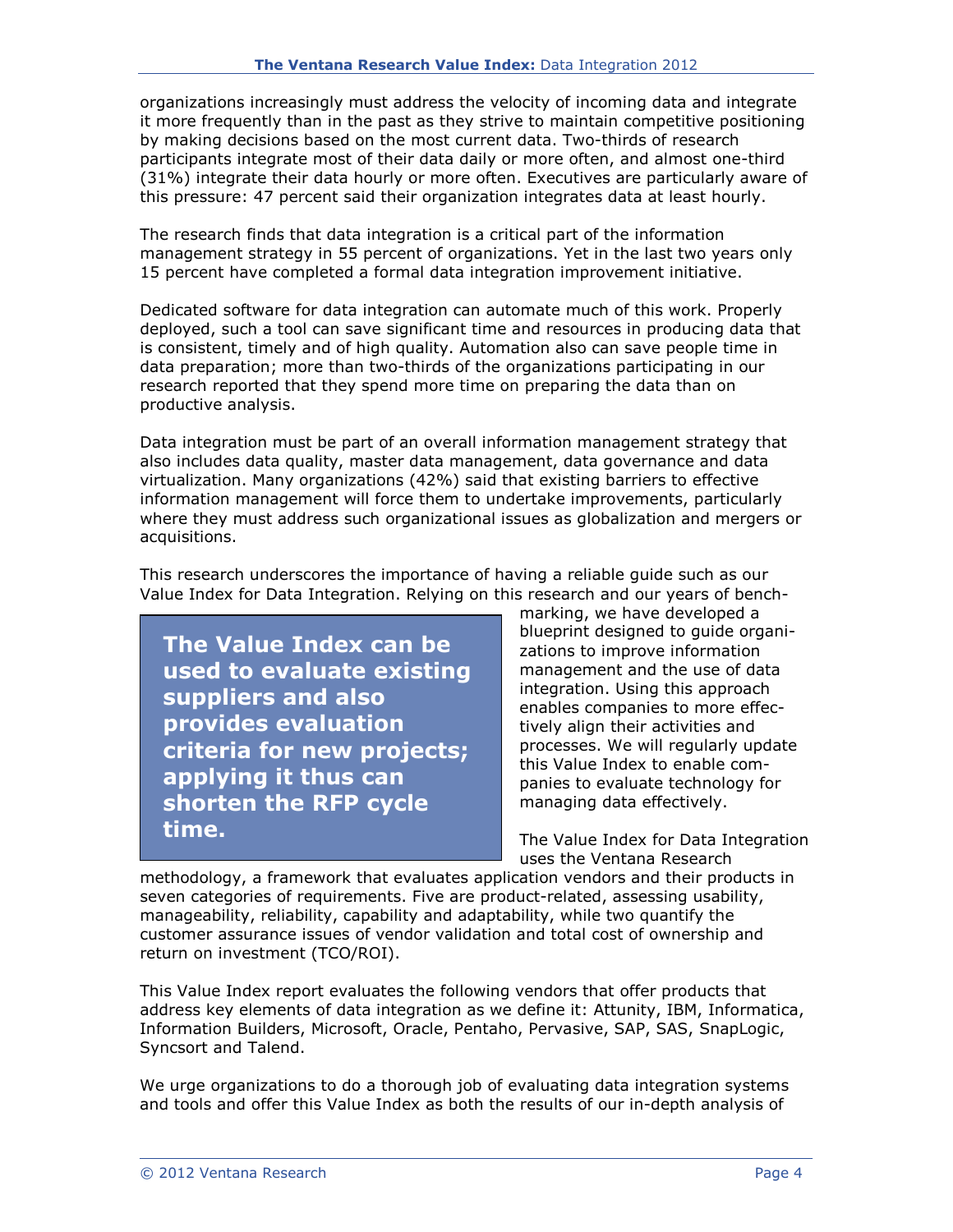these vendors and as an evaluation methodology. The Value Index can be used to evaluate existing suppliers and also provides evaluation criteria for new projects; applying it thus can shorten the RFP cycle time.

Unlike many IT analyst firms that rank vendors from an IT-only perspective, Ventana Research has designed the Value Index to provide a balanced perspective of vendors and products that is rooted in an understanding of business and IT drivers and needs. This approach not only reduces cost and time but also minimizes the risk of making a decision that is bad for the business. Using the Value Index will enable your organization to achieve the levels of efficiency and effectiveness needed to optimize data integration.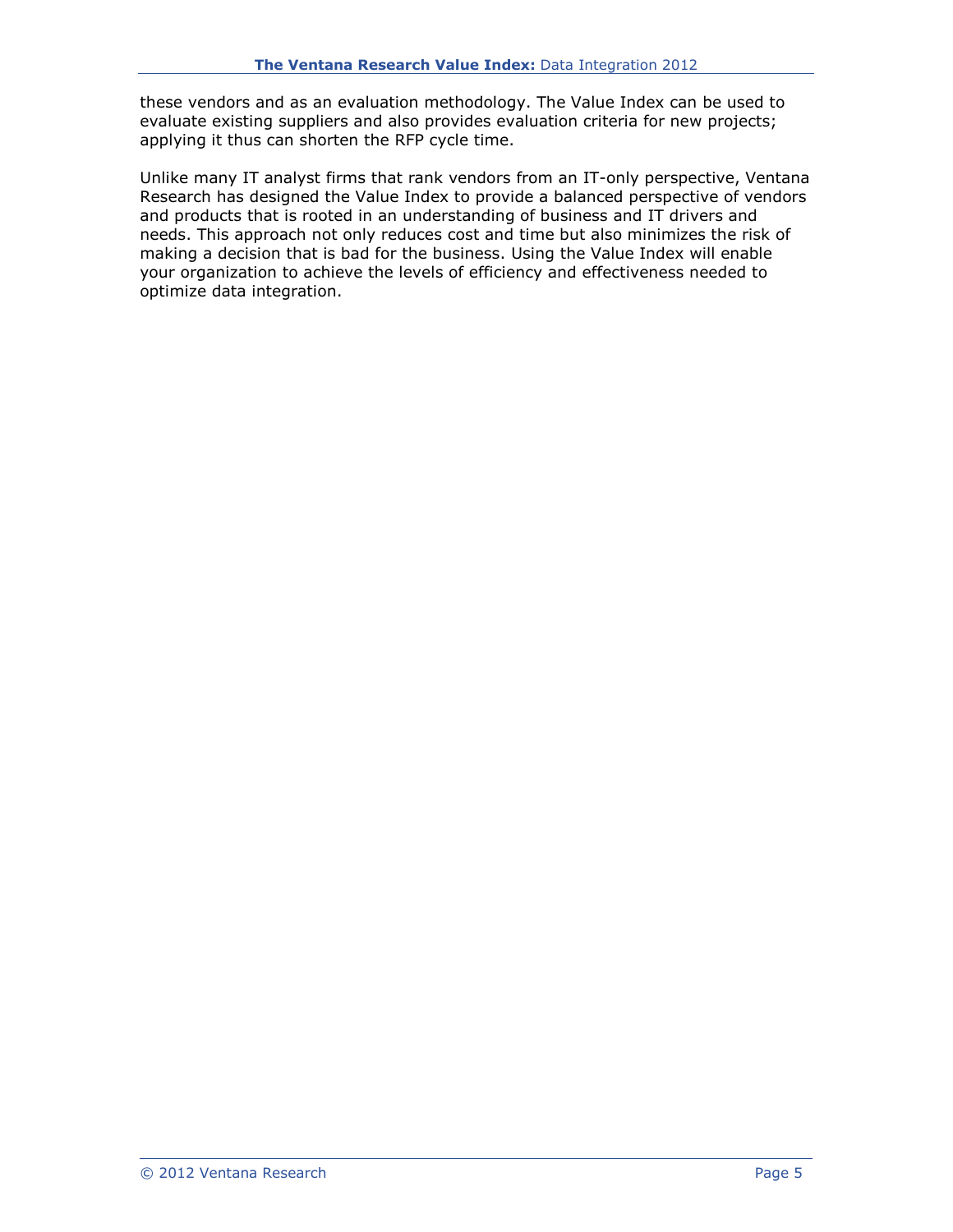#### **Value Index Overview**

The *Ventana Research Value Index: Data Integration 2012* is the distillation of a year of market and product research efforts by Ventana Research, the premier benchmark research and advisory services firm. Built on a foundation of 10 years of business and technology research, this unbiased, fact-based index is the first such industry undertaking to assess the value of software designed specifically for enabling data integration.

This Ventana Research Value Index is an analytic representation of our assessment



of how well vendors' offerings meet buyers' requirements for software that enables and supports data integration. The Index evaluates the software in seven key categories. Five are productrelated: usability, manageability, reliability, capability and adaptability. In addition, we considered two customer assurance categories: vendor validation and total cost of ownership and return on investment (TCO/ROI). To assess functionality, one of the components of capability, we applied the Ventana Research data integration methodology and blueprint, which links the business process of data integration to an organization's information technology.

We use our research-based analytics and methodology to generate the Value Index percentages. We then build them into a set of indicators that we present graphically as temperature charts. In these indicators the colors reflect our assessment of the value to you, the potential buyer, on a scale from minimally valuable, or Frigid (blue), to very valuable, or Hot (red). Thus, we present the Value Index in both analytic

and graphic form, each depicting the value of a specific vendor's offering based on an evaluation of what it can deliver that is relevant to your data integration needs.

The Value Index is not an abstraction; Ventana Research used a carefully crafted best practices-based methodology to represent how organizations actually will assess vendors. We believe it is important to take this approach, since making the wrong decisions can raise the total cost of ownership, lower the return on investment and hamper your organization's ability to reach its performance potential. In addition, this approach can reduce the project's development and deployment time and eliminate the risk of placing on your short list vendors that are wrong for your organization.

The Value Index for Data Integration in 2012 shows that currently the top supplier, based on the weighted factoring of the five product and two customer assurance categories, is Informatica, which qualifies as a Hot vendor, followed closely by 10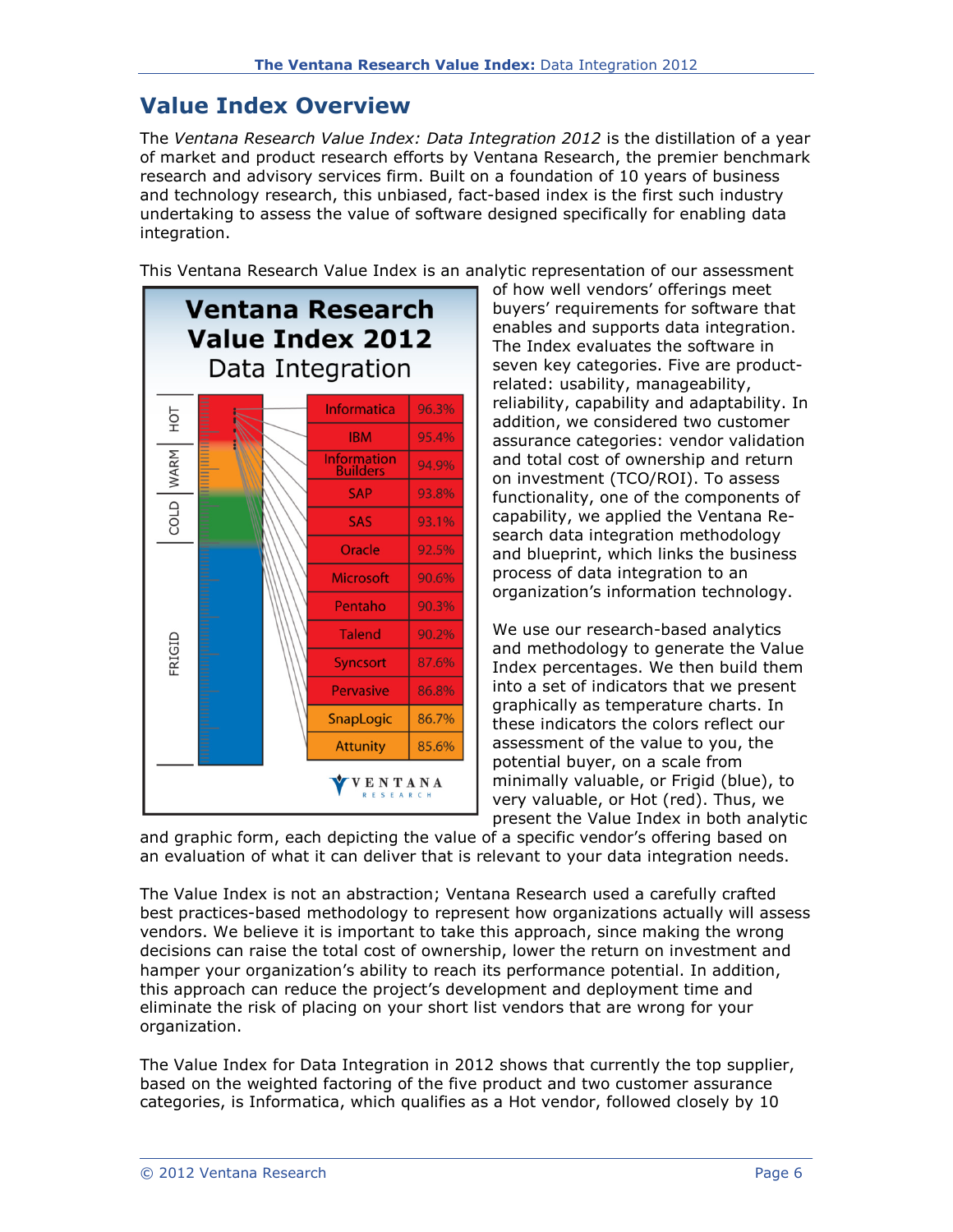other Hot vendors: IBM, Information Builders, SAP, SAS, Oracle, Microsoft, Pentaho, Talend, Syncsort and Pervasive.



The Value Index analysis found differences in how products satisfy requirements such as supporting workflow and collaboration in data-related processes or data across the Internet and in cloud computing environments. There were notable differences in how products support team-based approaches to data integration and in some techniques for processing data. Some products are easy to use; some are Web-based; and others provide connectivity to data sources including big data like Hadoop or offer in-memory database computing to accelerate processing.

We warn that close vendor scores should not be taken to imply that the packages evaluated are functionally identical or equally well suited for use by every organization or for a specific process. Although there is a high degree of commonality in how organizations extract and load data, there are many differences in how transformation or analytics are applied to the data that can make one vendor's offering a better fit than another's with an organization's needs.

After more than a decade of technology advances, all the products we evaluated are feature-rich, but not all the capabilities they offer are equally valuable to users. Moreover, the existence of too many capabilities may be a negative factor for an organization if it introduces unnecessary complexity. Nonetheless, one company may decide that a larger number of options is a plus, especially if some of them match its established practices or better support a new initiative that is driving the purchase of new software.

Other factors besides features and functions or assessments about the vendor can turn out to be a deciding factor. For example, a company may face budget constraints such that the TCO evaluation can tip the balance to one vendor or another. This is where the Value Index methodology and the appropriate weighting can be applied to determine the best fit of vendors and products to your specific needs.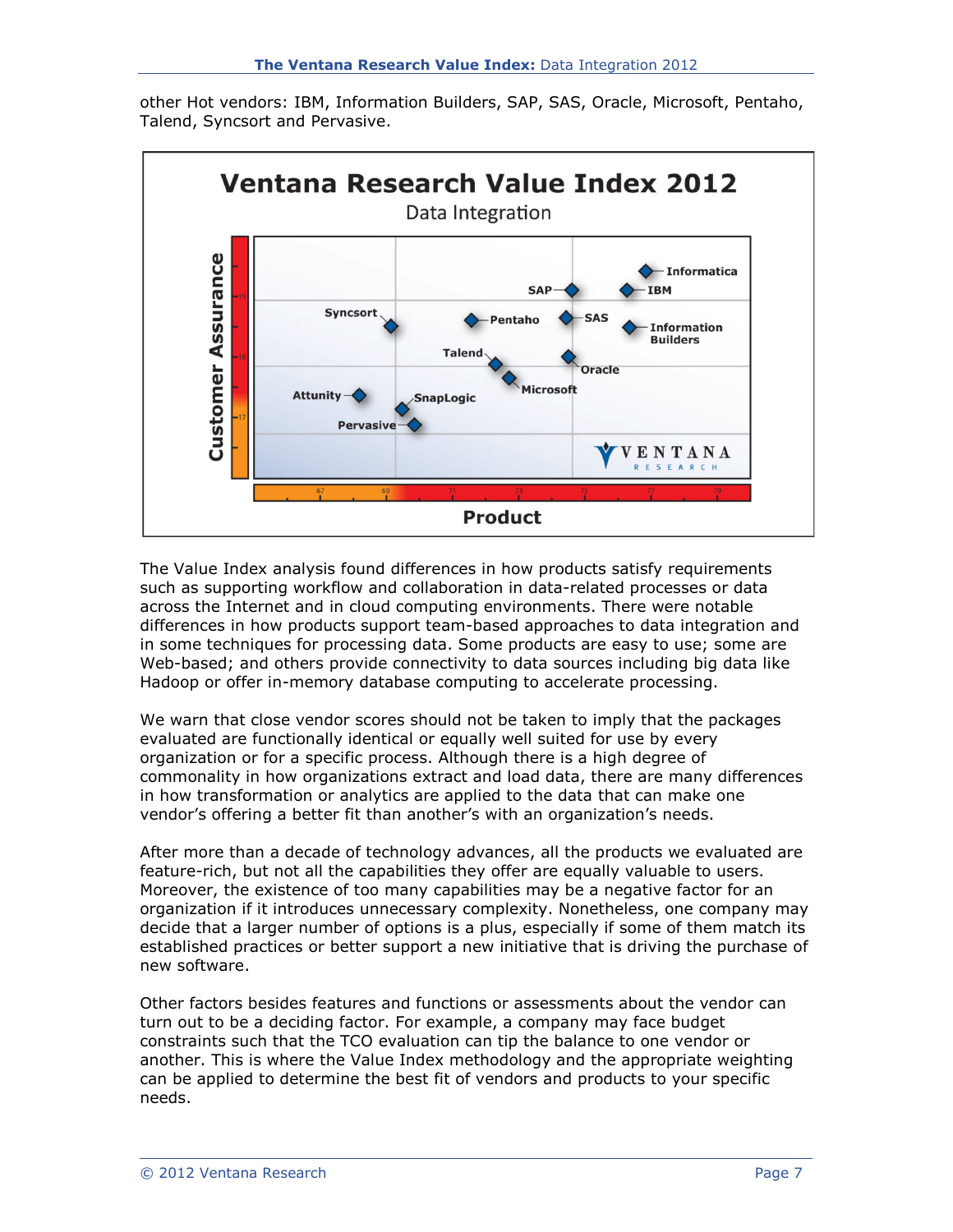To ensure the accuracy of the information we collected, we required participating vendors to provide evaluation data across seven categories designed to reflect the concerns of a well-crafted RFP. Ventana Research then validated the information, first independently through our database of product information and extensive Webbased research, and then in consultation with the vendors. The majority of selected vendors participated in one-on-one consultative sessions, after which we requested them to provide additional documentation to support any new inputs.

### **APPENDIX: Vendors Not Included**

All vendors with relevant data integration offerings were invited to participate in the Value Index evaluation process, at no cost to them. If the vendor did not respond to the invitation, we made a determination whether to include it in our analysis based on our knowledge of the company, its products and customers.

Eight of the 13 suppliers evaluated above responded to our requests for information to help in analysis of their data integration products; those that did not are Attunity, Information Builders, Microsoft, Oracle and Pervasive. In their cases we based our evaluations on reviews of their products and customers and information available on the Internet.

We did not include several other vendors in the Value Index because they did not meet enough of the criteria in our methodology for this research. They are Dell Boomi, Embarcadero, Jitterbit and Pitney Bowes Software.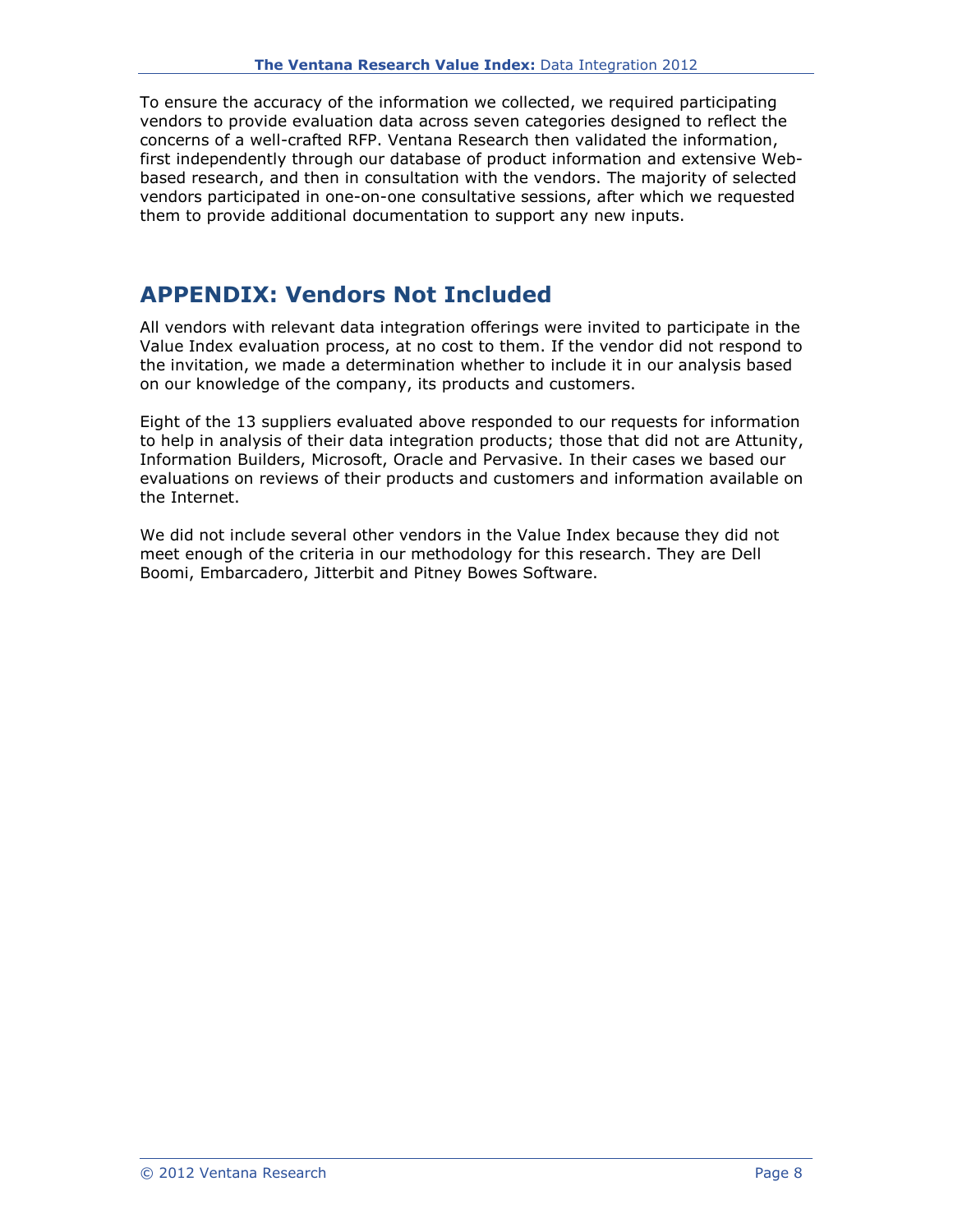#### **About Ventana Research**

Ventana Research is the leading benchmark research and business technology advisory services firm. We provide insight and expert guidance on trends and mainstream and disruptive technologies. Our unparalleled insights and best practices guidance are based on our rigorous research-based benchmarking of people, processes, information and technology across business and IT functions worldwide. The combination we offer of benchmark research, market coverage and in-depth knowledge of hundreds of technology providers means we can deliver business and technology education and expertise to our clients where and when needed to reduce the time requirements, cost and risk of technology investments. The Ventana Research Indexes – the Value Index and the Benchmark Index family – have redefined the research industry by providing accessible, easy-to-use research-based business and technology guidance to businesses. Ventana Research provides the most comprehensive analyst and research coverage in the industry; the many business and IT professionals worldwide who are members of our community benefit from Ventana Research's insights, as do highly regarded media and association partners around the globe. Our views and analyses are distributed daily through blogs and social media channels including [Twitter,](http://twitter.com/ventanaresearch) [Facebook,](http://www.facebook.com/group.php?gid=42346537689&ref=ts) [LinkedIn](http://www.linkedin.com/groups?gid=1625427) and [Google+.](https://plus.google.com/107660697898618790080/posts#107660697898618790080/posts) Ventana Research was ranked the #1 analyst firm you can trust in enterprise software for 2009 for its relevance to the industry. To learn how Ventana Research advances the maturity of organizations use of information and technology through benchmark research, education and advisory services, visit [www.ventanaresearch.com.](http://www.ventanaresearch.com/)

We offer a variety of customizable services to meet your specific needs including workshops, assessments and advisory services. Our [education](http://www.ventanaresearch.com/services/services.aspx?id=3697) service, led by analysts with more than 20 years of experience, provides a great starting point to learn about important business and technology topics from compliance to business intelligence to building a strategy and driving adoption of best practices. We also offer tailored [Value Index Assessment Services](http://www.ventanaresearch.com/services/services.aspx?id=3751) to help you define your strategy, build a business case and connect the business and technology phases of your project. And we can provide Ventana On-Demand access to our analysts on an asneeded basis to help you keep up with market trends, technologies and best practices.

Everything at Ventana Research begins with our focused [research,](http://www.ventanaresearch.com/services/services.php?id=67) of which this Value Index is a part. We work with thousands of organizations worldwide, conducting research and analyzing market trends, best practices and technologies to help our clients improve the efficiency and effectiveness of their organizations.

Through the Ventana Research **[community](http://www.ventanaresearch.com/services/services.php?id=3630)** we also provide opportunities for professionals to share challenges, best practices and methodologies. Sign up for Individual membership at [www.ventanaresearch.com](http://www.ventanaresearch.com/) to gain access to our weekly insights and learn about upcoming educational and collaboration events – webinars, conferences and opportunities for social collaboration on the Internet. We offer the following membership levels:

**Individual membership:** For business and IT professionals\* interested in full access to our website and analyst team for themselves. The membership includes access to our library of hundreds of white papers and research notes, briefings and telephone or email consulting sessions to provide input and feedback.